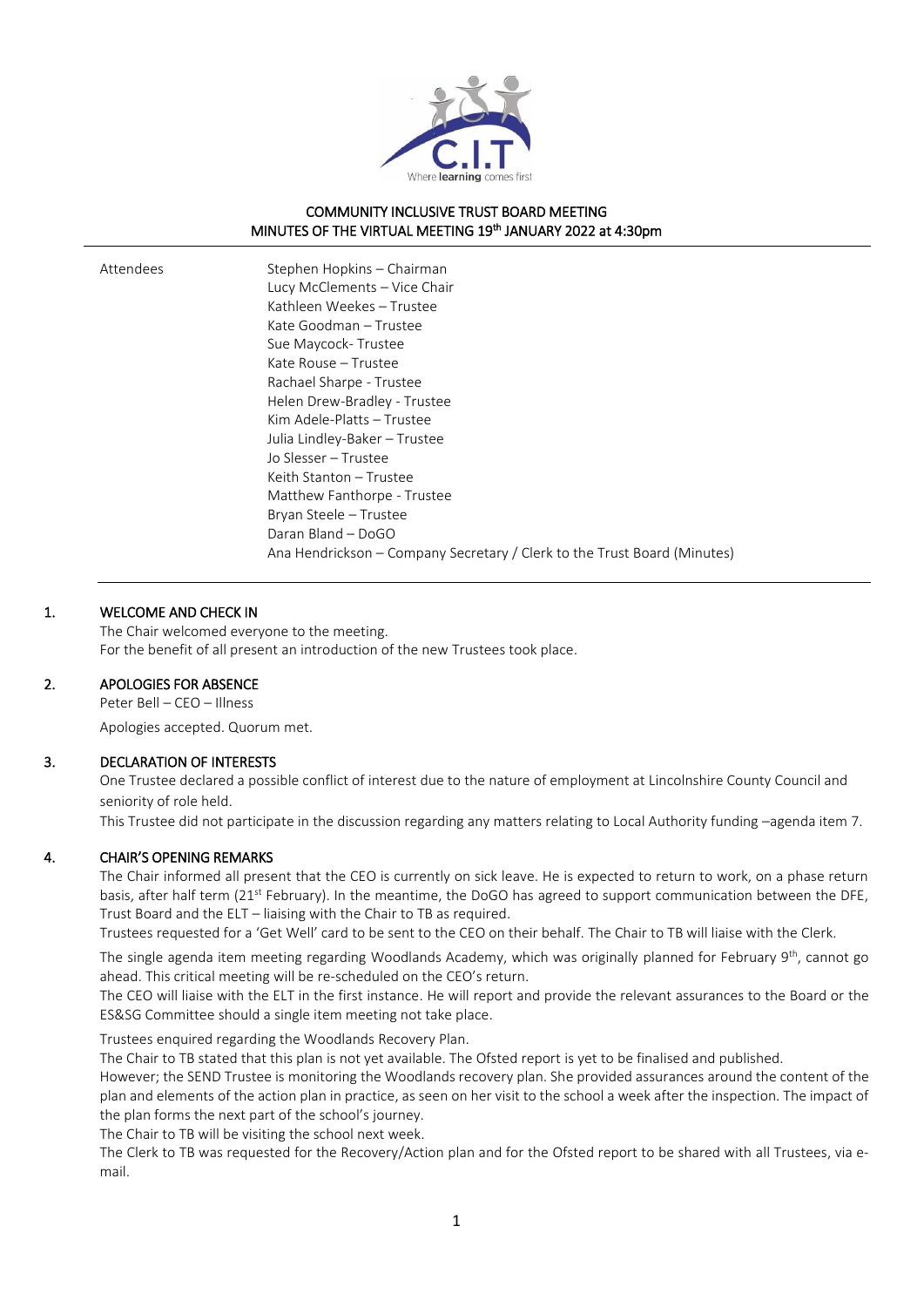## ACTION: For the Clerk to TB to forward to all Trustees, via e-mail, a copy of the Ofsted report and the Recovery Plan for Woodlands.

### 5. MINUTES / ACTION TRACKER

The 2021-2022 Action Log Updated Dec 2021 and DRAFT Trust Board Minutes 15th Dec 2021 were made available on the OnBoard portal for information prior to this meeting.

The minutes were approved as a true and accurate record.

Sections of the Action Tracker rag rated Amber were discussed as follows:

Points 19 and 20 – These will be discussed at the next LSB Chairs' Networking meeting.

Point 21 – Rag rating to remain. Update and training session will be provided by the CFO on completion of the new Management Accounts system.

Point 24 – Item to be discussed at tonight's agenda.

Point 29 - Summary will be provided at the single item TB meeting re: Woodlands.

Points 30 and 31 – Rag rating to be changed to green. Already incorporated within the Risk Management Policy. Trustees indicated they were comfortable with the above actions.

## 6. ELT REVIEW

The ELT Review paper for TB meeting and the ELT Structure 2 documents were made available on the OnBoard portal, for information, prior to this meeting.

Documents noted as read.

The Chair mentioned that the above documents had been prepared by the TB Chair. It is hoped they are clear and transparent.

It was the CEO's intention to provide Trustees with full details of the process and the procedure of the ELT review: however, that is now not possible.

Time critical decisions are to be made tonight around two areas of the ELT structure (Educational and Operational Leadership), due to future potential implications regarding the recruitment of Headteachers – to ensure all CIT schools have a Headteacher in place in September 2022.

The Chair to TB provided context around the proposal within the Operational Leadership area. Background information was provided regarding the DoGO's current contract and his substantive post.

Trustees were given the opportunity to express their thoughts and make comments.

A query was raised regarding the re-advertisement of the DoGO's substantive post should he be successful in his application for the COO role.

Trustees indicated that current seconded positions are to be mapped out to ensure that relevant staff are able to return to their original roles should specific job applications not be successful. Transparency in communication must be shown regarding the removal of the DoGO post and should the current DoGO post holder be successful in his application for the COO role.

A conversation took place regarding the proposed COO role - possible financial implications for the Trust, the requirement for relevant salary benchmarking to be carried out, assurances around the validity of the skills audit used against the role, unclear key core elements of the role, lack of job description/specification, assumptions and business case.

Concerns were raised around the effective Performance Management of senior roles (PM of the COO role should be carried out by the Board), the lack of separation between Governance and other critical high-risk factors (Health & Safety, facilities, People) within the proposed COO role and issues around the HR Director reporting directly to the COO. The Chair to TB confirmed that the above salary benchmarking had been carried out, by the CEO, against six different MATs.

Trustees indicated their agreement for the HR Director to report directly to the CEO as this is a critical role within the organisation.

Trustees recognised the current size of the Trust and future growth and agreed that recruitment for the COO role should be carried out externally (internal candidates may apply) in order for the best candidate to fulfil this role. What is right for the Trust going forward should be at forefront of everyone's minds.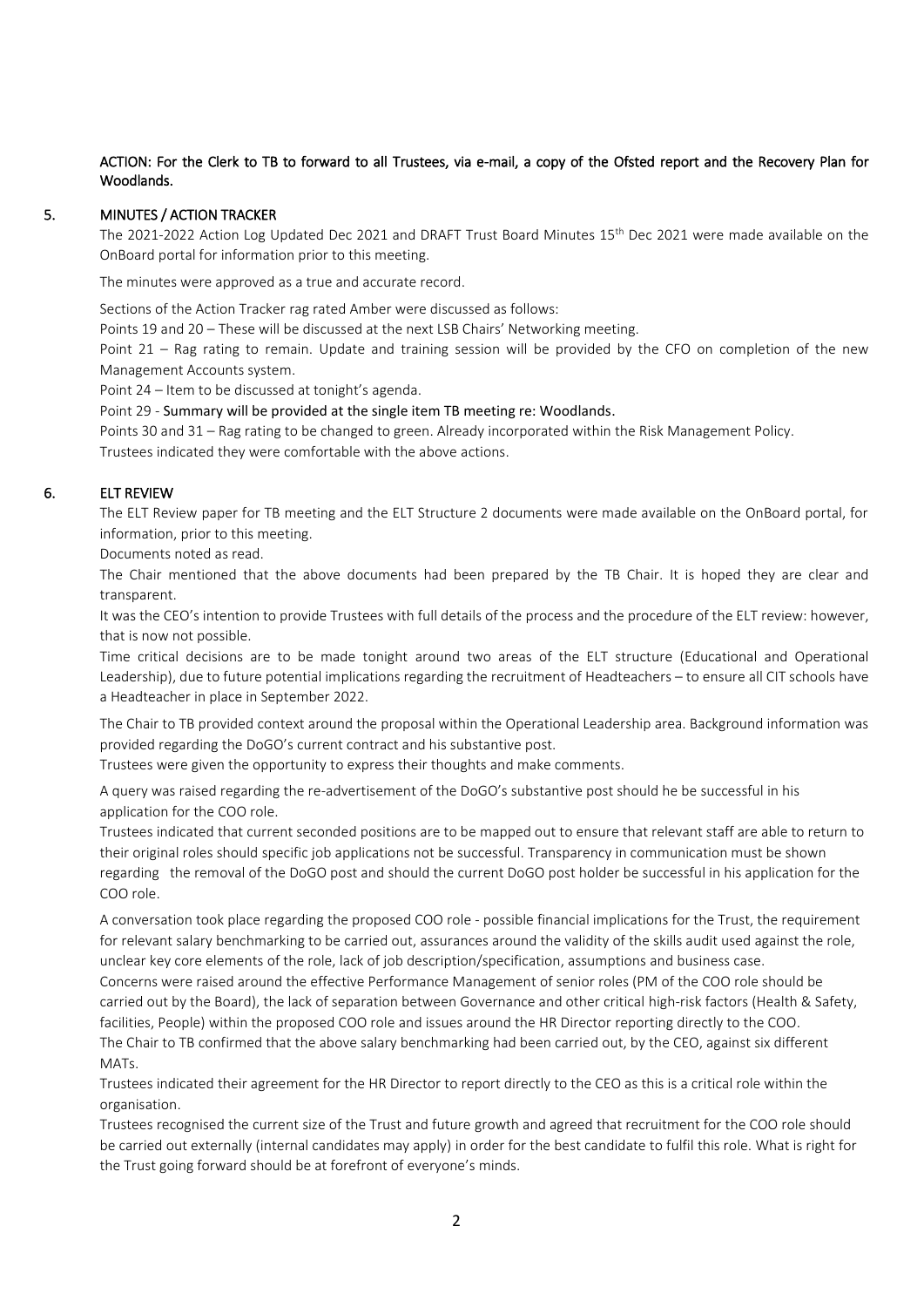Trustees currently await the Woodlands report therefore are not yet aware of implications, if any, in terms of the performance of the ELT.

For the benefit of all present a Trustee provided context around the previous COO post and post holder within the Trust. The proposed COO role encompasses operational areas only (Estates, Risk, IT, Communication and Governance) unlike the previous role which also included Finance matters.

A discussion took place around the requirement for a formal structure in the event of the CEO's potential ongoing absence, assurances around the deputising of roles, the requirement for a Deputising of CEO and Recruitment Policies to be in place, the advertisement of any vacancies within the ELT to be carried out internally and externally and the timeline for this.

The Chair to TB provided context around the proposal within the Educational Leadership area and the CEO's recommendations.

A discussion took place regarding the application for flexible working made by the DoE SEND, terms of employment of this role as well as the Deputy DoE SEND role.

The Chair to TB clarified that the above application had been made by the DoE SEND due to previously planned lifestyle changes which were initially communicated to the CEO some time ago. This application is not the result of the Woodlands Ofsted inspection.

Trustees agreed that the DoE SEND post should continue to be a full-time position. The Board must ensure the most suitable applicants are appointed to fulfil all roles.

Trustees resolved to approve the DoE SEND flexible working application with the assumption that the DoHR is in receipt of a formal/official application and systems are in place.

Trustees agreed to address the matter of deputising of the CEO, within the organisation, through the remit of the People Committee. Further actions were agreed as detailed below.

Trustees resolved for all vacancies at ELT level - fixed permanent posts - to be advertised externally as well as internally. Further resolutions took place as detailed below.

## ACTION: For the DoHR and CFO to present to the People Committee:

- Deputising of CEO Policy
- Recruitment Policy:
- Job specification for the COO post.
- Business case for the COO post.
- Identification / mitigation of risks and implications from the HR perspective for the COO post.

Timeline regarding the appointment of a COO.

ACTION 1: For the CFO to present to the FAE Committee:

- Business case
- Identification / mitigation of risks and implications from the Finance perspective for the COO post.
- Timeline regarding the appointment of a COO.

ACTION 2: For the role of COO to be an agenda item at the FAE and HR Committees.

ACTION 3: For the ELT structure to reflect that the role of the Director of HR (DoHR) is to report directly to the CEO and not to the COO.

RESOLUTION: To approve the following points:

- A requirement for a 'Deputising of CEO' and 'Recruitment' Policies.
- For the post of Director of Governance and Operations (DoGO) to cease as of 31<sup>st</sup> August 2022.
- For a post of Chief Operating Officer (COO) to be created which incorporates the role of the current DoGO post plus responsibility for all non-educational (other than financial and Human Resource areas).
- For the work regarding the appointment of a COO to commence with immediate effect and for a timeline regarding this appointment to be presented to the Board.
- For a Business case, job description, benchmarking, identification and mitigation of HR/Financial risks and implications to be presented to the People and FAE Committees for scrutiny at their next Committee meetings.
- For all vacancies within the Executive Leadership Team (ELT) -fixed permanent contracts- to be advertised internally and externally.
- For the ELT structure to reflect that the role of the Director of HR (DoHR) is to report directly to the CEO and not to the COO.
- That the current full-time temporary Deputy Director of SEN Schools role is not renewed. This role is made redundant and will be replaced by a new part-time permanent Deputy Director of Special Schools role.
- To accept, in principle, the application for flexible working from the current Director of SEN School (to reduce hours and step down from ELT).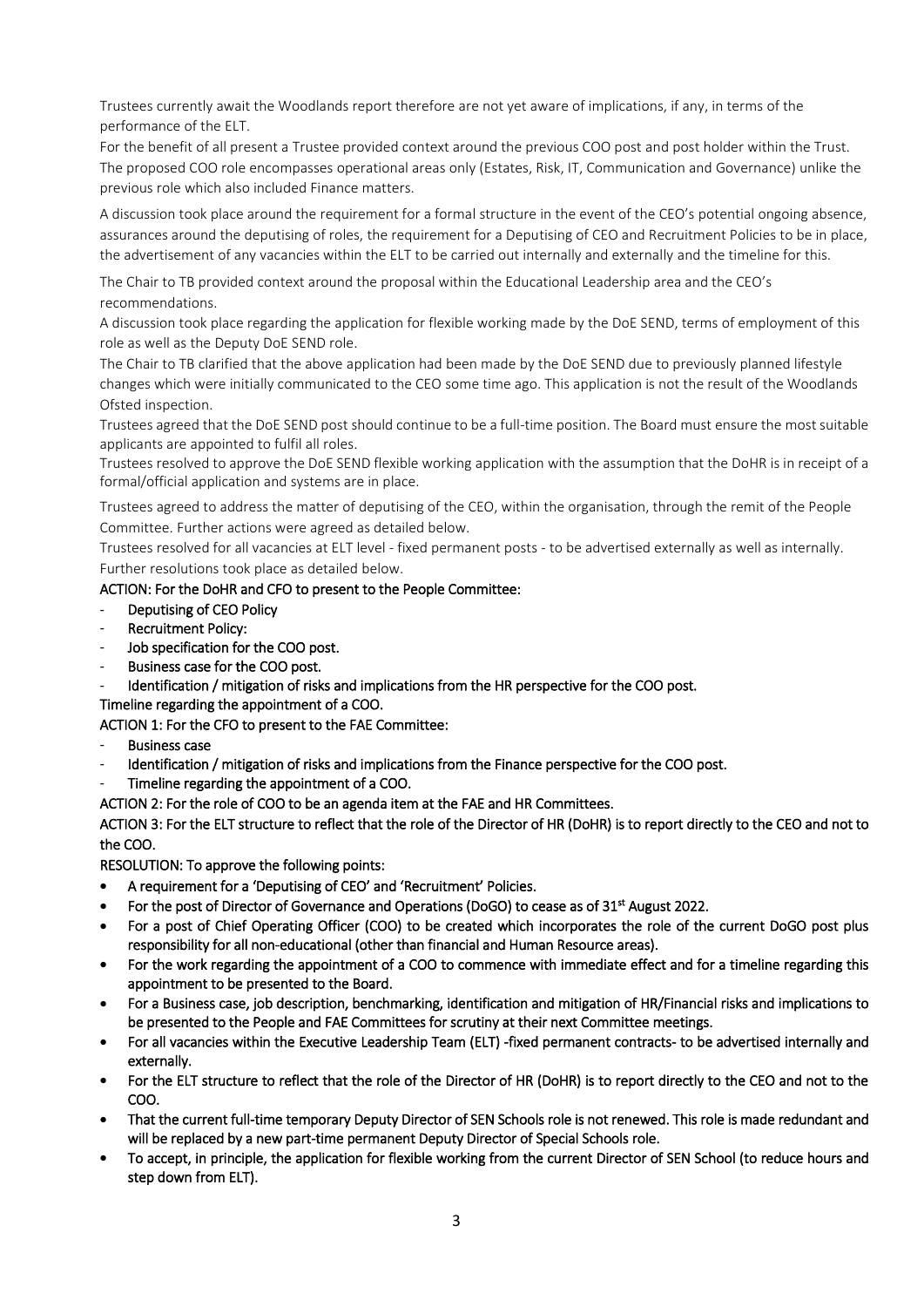- That the part-time permanent Deputy Director of Special Schools role will be open to a selection pool from the current Director of SEN Schools and Deputy Director of SEN Schools. A full selection process will be initiated to ensure the most suitable applicant is appointed.
- If the current Director of Education is not successful in that selection process then the flexible working request will be rejected.
- That the full-time permanent role Director SEN schools post is advertised internally and externally as necessary.

# 7. REPORTS FROM COMMITTEES

Committee Chairs provided summary updates as follows:

HR – The Committee Chair stated that the name of this committee has been changed to 'People Committee' to bring the organisation in line as a forward-thinking Trust.

Assurances were received around the increase in staff training and staff wellbeing. Lengthy discussions took place around staff surveys and employee engagement in order to embed a cohesive culture.

ES&SG - The Committee Chair stated that circumstances have changed in schools since the committee meeting in October 2021 therefore no updates will be provided at this meeting.

Due to an increase in her work commitments and workload, the role of Committee Chair will be shared with Trustee Kate Rouse.

FA&E – The Chair of this committee stated that L.A funding, queries / issues around pupil banding, resource and costs as a result of LCC consult responses and the possibility for consults to be managed centrally were items discussed at the last meeting.

Further investigations are being undertaken regarding incorrect pupil banding across CIT schools. Meetings between members of this committee, CFO and SOM have taken place. The Trust is now ready to meet with LCC representatives, prior to budget setting, as a move to constructive engagement.

Trustees agreed for a conversation with the CEO to take place and pursue, one step further, the possibility for LCC Consults to be managed centrally by one designated member of staff.

It was also agreed for the Chair to TB to ascertain who the most suited attendees are in order for a *constructive engagement* meeting with LCC (DoE / CEO) to be arranged.

ACTION: For the Chair to TB to liaise with the CEO, on behalf of the Board of Trustees, and pursue one step further the possibility for LCC Consults to be managed centrally by one designated member of staff.

ACTION 1: For the Chair to TB to ascertain who the most suited attendees are in order for a *constructive engagement* meeting with LCC (DoE / CEO) to be arranged. (Future SEN and pupil banding prior to budget setting).

## 8. STRATEGIC DISCUSSION RE: TRUST GROWTH

The Chair to TB stated that this matter is so significant that it will require a 'single item' Trust Board meeting which will be scheduled for March 2022.

#### ACTION: For the Chair and Clerk to TB to liaise and secure a date for this meeting.

## 9. ALIGNMENT OF STRATEGIC PLAN AND GROWTH PROCESS

The Resolutions Cover Sheet – TB 19<sup>th</sup> January 2022 – Alignment of Strategic Plan to Budget document was made available on the OnBoard portal prior to this meeting.

Document notes as read.

The Chair to TB stated that the above document had been prepared by himself as a proposal to amend the Strategic plan timeline in order for it to align with the budget process. Built-in points for the review of this timeline will be added. Trustees were welcomed to make comments. None made.

Trustees resolved to approve the alignment of the Strategic Plan and Growth with the Budget process.

RESOLUTION: To approve the alignment of the Strategic Plan and Growth with the Budget process.

## 10. PROPOSAL FOR CHANGES TO SOD

 The Resolutions Cover Sheet – Settlement Agreements document was made available on the OnBoard portal prior to this meeting.

Document notes as read.

The DoGO mentioned that the current SOD states that all settlement agreements are to be approved by the Trust Board. The above is a proposal to allow a threshold for resolutions -by the Executive and through the DoHR – to agree settlements under a certain value. This will be kept under review to assure the Board that settlement agreements do not increase in volume.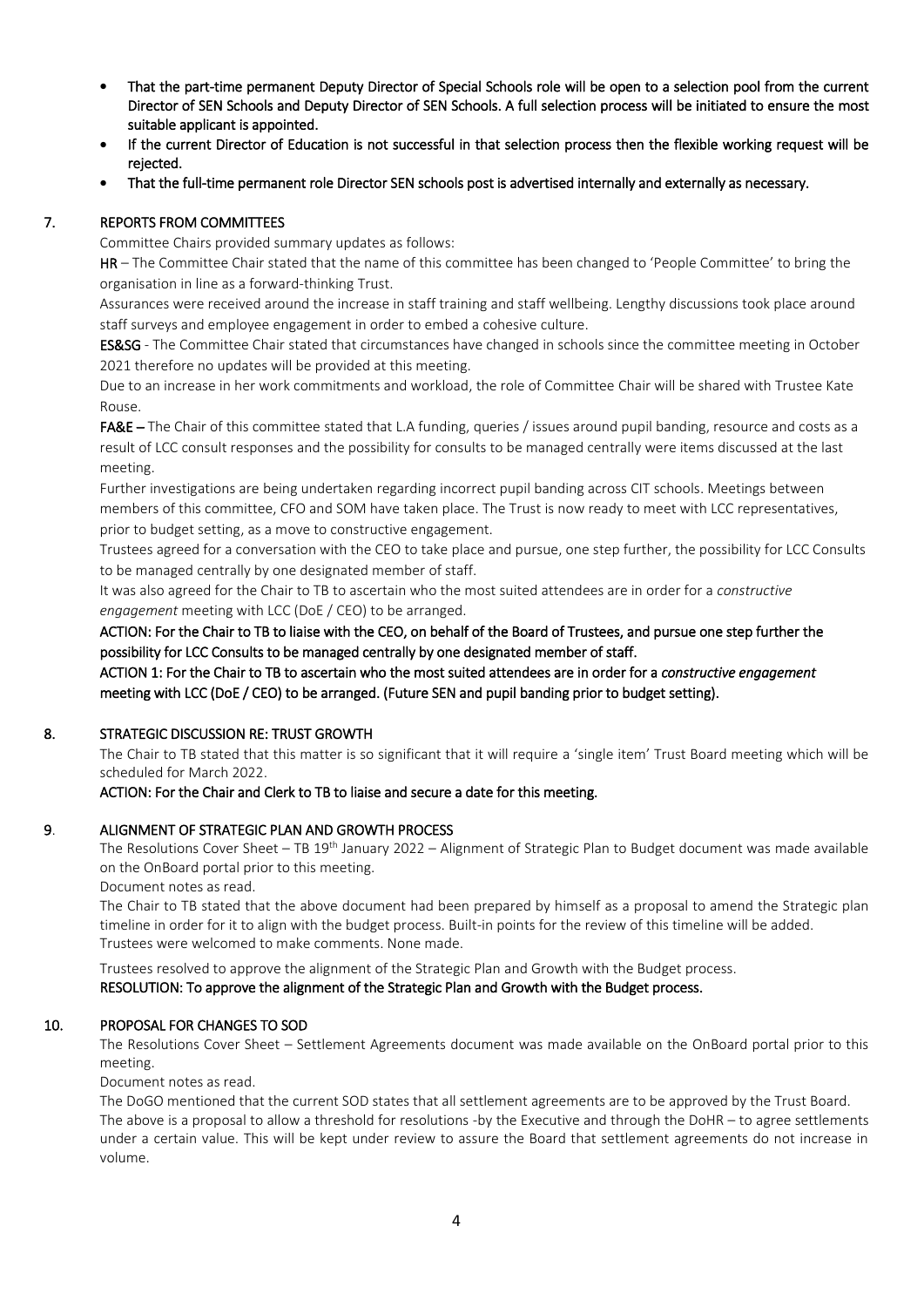Trustees indicated that a caveat should be added to limit the number of settlement agreements / small decisions which could add up to a significant amount of money. A suggestion was made for all figures to be presented in percentages as opposed to yearly salary figures.

A typographical error was also noted on the figure stated on the HR Committee Approval section within the Summary of Critical Points.

Concerns were raised regarding the negative impact for the reputation of the Trust as a result of any settlement; as well as the additional costs as a result of payments in lieu of notice which can result in a significant sum of money - specifically for those staff members with a three-month period of notice.

Trustees discussed and debated this matter. It was agreed that the People Committee is to be made aware, at all times, regarding the number of settlement agreements agreed by the ELT and the rationale behind them. Also, for the technical details within the proposal to amend the Scheme of Delegation (SOD) to be finalised and presented at the next People Committee meeting on March 16<sup>th</sup>.

ACTION: For the technical details within the proposal to amend the Scheme of Delegation (SOD) -regarding the approval process for Settlement Agreements- to be finalised.

For the DoHR to add a caveat to the above proposal to reflect a limit in the number of settlements agreed by the ELT. The People Committee is to be made aware, at all times, regarding the number of settlements agreed by the ELT. ACTION 1: For the People Committee to look at a revised Settlement Agreement approval process at the next meeting on March 16<sup>th</sup>.

## 11. LSB REPORTS AND LSB MATTERS

The LSB TOAP Repot V2.0 -Final version and LSB Feedback to Trust Board – ELT Responses Autumn 2021 (3) were made available on the OnBoard portal prior to this meeting.

Documents noted as read.

The Chair to TB stated that a Rag Rating Summary page is now available within the LSB TOAP report. This report is presented at each of the Trust's committee meetings for information, assurance and scrutiny.

The DoGO explained that only data for the previous and current year will be included within this report.

Blue rag ratings have been given to non-reported areas from current and not yet open schools.

A decision was made by the DoGO and the LSB Chair for Woodlands for an LSB Assurance report not be submitted. This LSB will regroup on February  $8<sup>th</sup>$  to determine LSB capacity to ensure the provision of robust assurances.

The summary page provides LSB comments and reasoning behind Red rag ratings.

From a Trust perspective, further advice and guidance is required around the provision of school meals (food production and food hygiene) across all CIT schools.

A query was raised around the follow up of all Amber rag ratings given, particularly around the section of Pupil Attainment / SEN for mainstream schools.

The DoGO agreed to liaise with LSB Chairs, at the next LSB Networking meeting and request for further detail to be added to all assurances rag rated Amber within their SOAP reports (to include the section of Pupil Attainment / SEN for mainstream schools).

Trustee Rachael Sharpe clarified that although Woodlands is her special interest school, she is not aware of the current situation/issues and has not received any assurances regarding this school. Trustee Kate Rouse is fully aware of this and has liaised with this school.

The DoGO was requested to ensure consistency and uniformity in the terminology used within the LSB TOAP Report when referring to school terms.

Trustees challenged the validity of the assurances previously provided for Woodlands and the accountability of LSBs. The Chair to TB confirmed that LSBs are not accountable bodies; they perform a role given to them by the Board and should that role not be fulfilled then the LSB will cease to exist.

The DoGO provided context around LSBs, their capacity, membership, maturity and quality of work. In the case of Woodlands their LSB was very depleted.

The Chair to TB added that Trustees require absolute assurances around report accuracy from the ELT and the LSBs. The CEO has undertaken an enquiry around the Woodlands situation, outcomes will be presented to the Board at the single item Woodlands meeting.

A conversation took place around the importance of LSB feedback to the Board, support from the Board to LSBs, honest/clear and transparent communications not only from LSBs but from CIT staff, and timeline and process for Safeguarding reporting.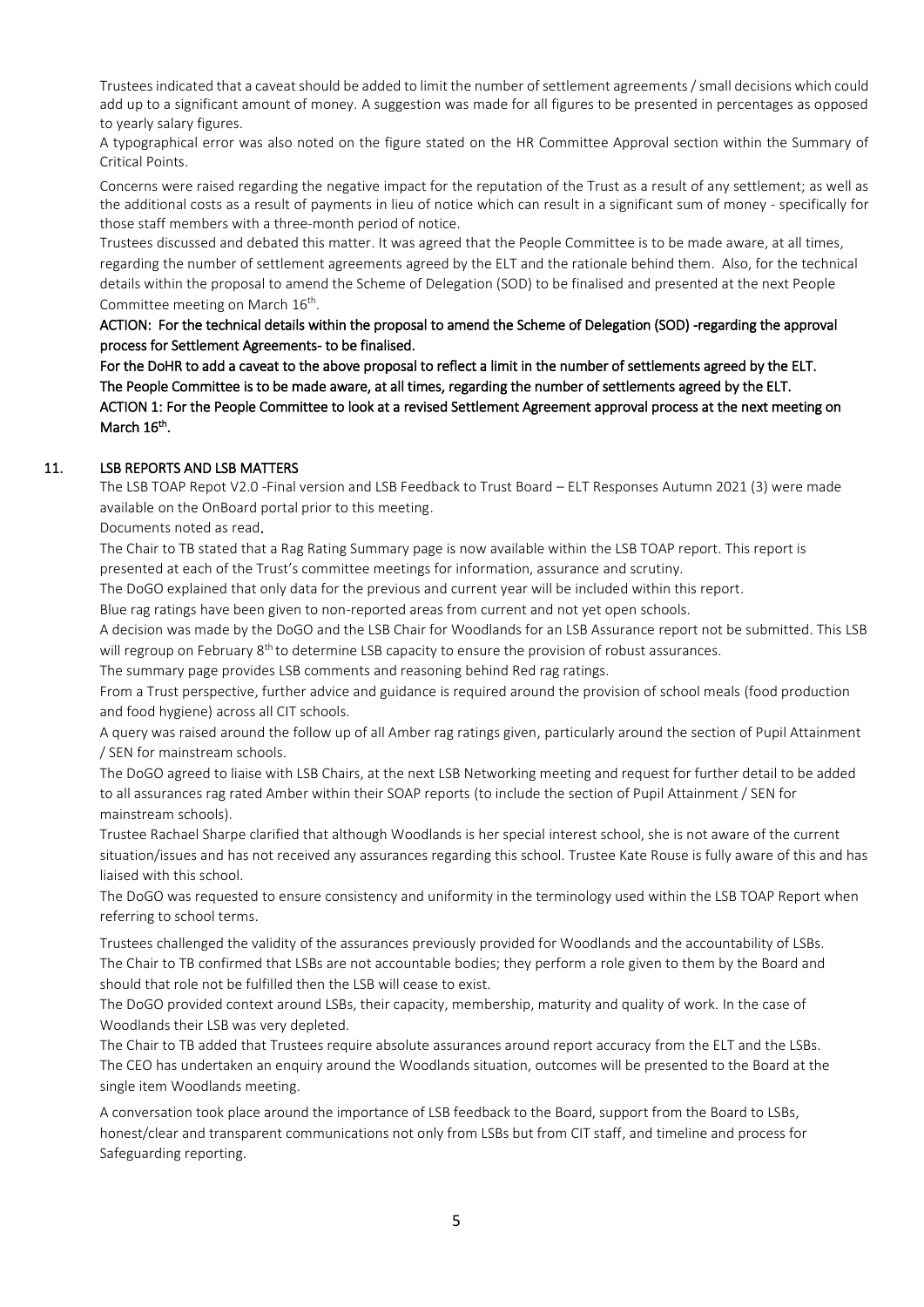ACTION: For the DoGO to liaise with LSB Chairs, at the next LSB Networking meeting and request for further detail to be added to all assurances rag rated Amber within their SOAP reports. Particularly around the section of Pupil Attainment /SEN for mainstream schools.

ACTION 1: For the DoGO to ensure consistency and uniformity in the terminology used within the LSB TOAP Report when referring to school terms.

### 12. SCHOOL LEVEL DATA FOR TRUSTEE

The CIT Team Approach to Governance  $1<sup>st</sup>$  Jan 2022 document was made available on the OnBoard portal prior to this meeting.

The Chair to TB mentioned that further details regarding special interest schools will be communicated to Trustees via email. All information is available in the Resources folder – Schools / LSB Reports / ES&GH - on the OnBoard portal. He emphasised the difference in the role of a Trust Board member to that of a member of the LSB especially when visiting their special interest schools. Trustees were encouraged to align their visit with the availability of the LSB Chair. The purpose of these visits is to gain detailed knowledge of school data.

### 13. RISK MANAGEMENT AND RISK POLICY

The Risk Management Policy Final -V3 and the Risk Register June 21 (1)(3) documents were made available on the OnBoard portal prior to this meeting.

The Chair to TB mentioned that the above policy has been updated, minor changes were made. This policy is aligned with the Risk Register. The Risk Appetite grid around growth provided by Trustee Lucy McClements is now imbedded within this document.

The ELT are mapping comments within their reports to the Risk Register. The Clerk to TB will keep track of all risks.

Trustees noted that clarity is required around the wording within the Compliance section of the Risk Management Policy, to reflect that the Headteacher is the designated person.

Trustees indicated they were comfortable with this and resolved to approve the Risk Management Policy subject to minor wording amendments.

ACTION: For minor wording amendments to be made - second paragraph within the Compliance section of the Risk Management Policy, to reflect that the Headteacher is the designated person.

RESOLUTION: To approve the Risk Management Policy subject to minor wording amendment to second paragraph within the Compliance section (to reflect that the Headteacher is the designated person).

#### 14. TRAINING FOR TRUSTEES

The DoGO stated that a suggestion had been made for a member of the ELT to deliver regular, short, sharp five-minute training sessions with no more than five PowerPoint slides, at the end of each Board/Committee meeting. Topics could be determined by the ELT (important/useful information, advice or guidance for Trustees) or could be requested by members of the Board.

Training slides will be available on the OnBoard portal.

Trustees requested for the training sessions to be recorded and for all recordings to be uploaded onto the Trustee area in the OnBoard portal.

For the benefit of the new Trustees a member of the Board mentioned the list of acronyms created by herself on joining the Trust and previously sent to the Clerk to TB.

Trustees requested for the above list to be updated to include details of all CIT schools as well as financial terminology, and for this to be made available via the OnBoard portal.

#### ACTION: For the Clerk to TB to update the Acronyms document and to upload onto the OnBoard portal.

#### 15. OUTPUT FROM GOVERNANCE EVALUATION – NEXT STEPS

The 2021 Light Touch Governance Evaluation- Outputs and Actions document was made available on the OnBoard portal prior to this meeting.

The Chair to TB stated that the above document has been updated. Actions have been placed against outcomes. This is an ongoing matter.

The Chair to TB is accountable to all Trustees, plans are in place in response to Trustee's evaluation outcomes. This document will be reviewed at the end of the academic year.

The Clerk to TB was requested to create a Trustee Training folder on the OnBoard portal in order for all training material to be available to Trustees.

### ACTION: For the Clerk to TB to create a Trustee Training folder on the OnBoard portal in order for all training material to be available to Trustees.